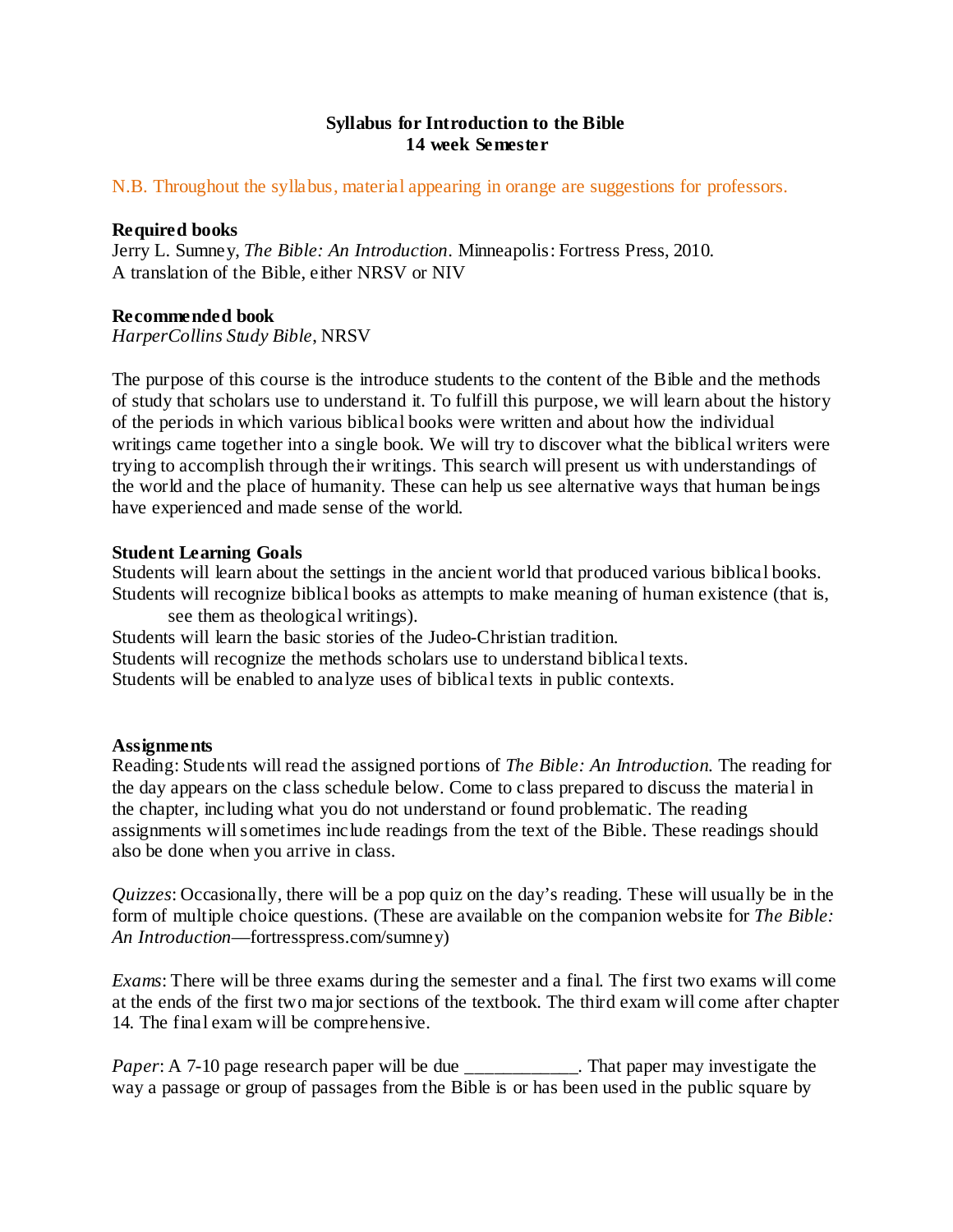people who want to shape social or political policy. Alternatively, you may write a critical introduction to a biblical book. This may be more than a typical Intro course requires, but it will help students experience the discipline more fully and may qualify the course as a writing course.

## **Class Schedule**

Week 1—The relevance of study of the Bible as an element of the humanities, for life as an informed citizen, and for information that helps us think of how to make meaning in our world. Reading: *The Bible: An Introduction* chapter 1

Week 2—Discussion of canon formation, textual criticism, and translation theory; beginning of exploration of claims about inspiration and its meaning Reading: *The Bible: An Introduction*, chapters 2-3

Week 3—Exploration of claims about inspiration and its meaning, continued; Composition of the Torah and understanding Genesis 1-11 Reading: *The Bible: An Introduction*, chapter 4; Genesis 1-4; 6-9

Week 4—**Exam 1** (covers chapters 1-3 and class lectures) Discussion of Genesis 1-11 and 12-50 (from Abraham until the Israelites move to Egypt) Reading: Genesis 18:16-19:29

Week 5—Discussion of the narratives of the other books of the Pentateuch Profs may emphasize the meaning of the law in relation to the covenant and the exodus; purpose of the Law as something that makes Israel "holy" (moral and distinct); the oddity of the call to worship only one God

Special attention to how these books function in the post-exilic community Begin discussion of the Deuteronomistic histories.

Reading: *The Bible: An Introduction*, chapter 5

Lev 11:39-47 (example to being unclean, but only needing to wait until sundown to be clean; basis for differences from others: vv. 44-45—God is holy and brought you out of Egypt) Lev. 11:24-30—keep these commands to be different from the nations

Week 6—Continued discussion of the Deuteronomistic histories. Emphasis on the pattern of unfaithfulness as the reason for the eventual defeat of both Israel and Judah and the devastating exile of Judah that these texts are trying to understand and interpret; some attention to (and interpretation of) the idea in Joshua that it is a good idea to kill all inhabitants of a city—this in relation to the difficulty of worshipping only one God

Reading: *The Bible: An Introduction*, chapter 6 and first half of ch 7 Judges 2:1-5; 2:11-23; 3:7-9; 3:12, 15; 4:1-3; 6:1, 7; 10:6, 10, etc 1 Kings 12:25-28; 14:21-22; 15:1-3; 15:25-26, 33-34; 16:13, 19, 25, 29-30 BUT 1 Kings 12:9-11; 22:1-2

Week 7—Discussion of the Israelite prophets: overall themes and distinctive things about some: attention to the composition of Isaiah and the importance of Ezekiel in interpreting the exile: special note that prophets who predict doom also see hope because defeat and exile do not mean